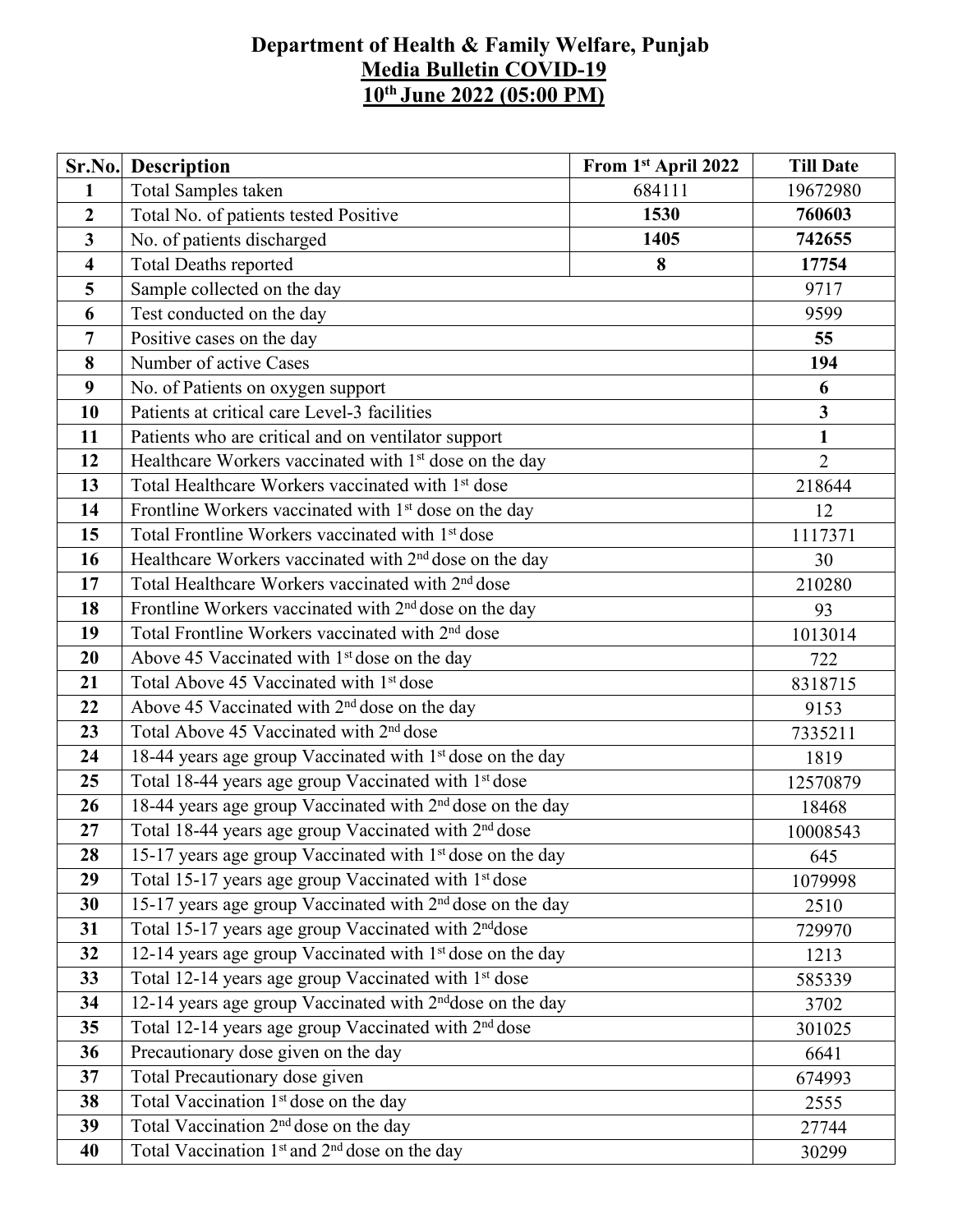## **On 10 th June 2022**

| 1. | Number of New patients<br>admitted in ICU           | (Jalandhar-1)                                                                                             |
|----|-----------------------------------------------------|-----------------------------------------------------------------------------------------------------------|
| 2. | Number of New patients put<br>on ventilator support | <b>Nil</b>                                                                                                |
| 3. | Number of New patients<br>discharged                | 18<br>(Bathinda-2, Faridkot-2, FG. Sahib-2, Jalandhar-1,<br>Kapurthala-4, Moga-1, Patiala-2, SAS Nagar-4) |
| 4. | Number of New deaths<br>reported                    | <b>Nil</b>                                                                                                |

## **Patients reported Positive on 10 th June 2022 - 55**

| <b>District</b>  | Number of<br>Cases | <b>Positivity</b> | Case<br><b>Details</b> | <b>Remarks</b>         |
|------------------|--------------------|-------------------|------------------------|------------------------|
| <b>SAS Nagar</b> | 22                 | 6.08%             | 22 New Cases           | 362 Samples<br>Tested  |
| Ludhiana         | 9                  | 0.39%             | 9 New Cases            | 2298 Samples<br>Tested |
| Patiala          | $\overline{7}$     | 2.21%             | 7 New Cases            | 317 Samples<br>Tested  |
| Amritsar         | 6                  | 0.63%             | 6 New Cases            | 957 Samples<br>Tested  |
| Jalandhar        | $\overline{4}$     | 0.32%             | 4 New Cases            | 1256 Samples<br>Tested |
| Bathinda         | $\overline{2}$     | 0.69%             | 2 New Cases            | 288 Samples<br>Tested  |
| Gurdaspur        | $\overline{2}$     | 0.70%             | 2 New Cases            | 285 Samples<br>Tested  |
| Faridkot         | $\mathbf{1}$       | 0.83%             | 1 New Case             | 120 Samples<br>Tested  |
| FG Sahib         | $\mathbf{1}$       | 0.44%             | 1 New Case             | 226 Samples<br>Tested  |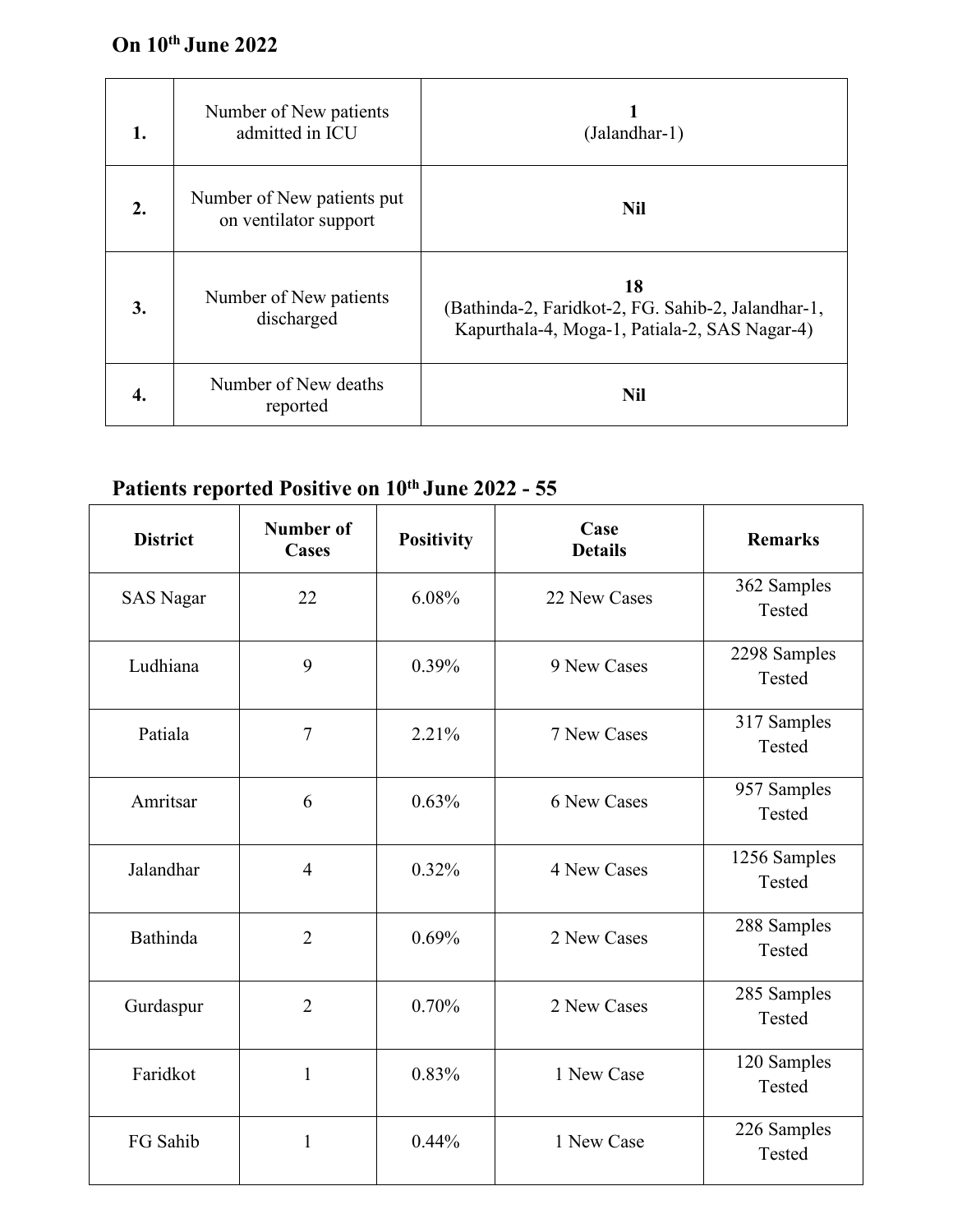| Tarn Taran           | $\mathbf{1}$     | 0.15%    | 1 New Case | 660 Samples<br>Tested |
|----------------------|------------------|----------|------------|-----------------------|
| Barnala              | $\boldsymbol{0}$ | $0.00\%$ | <b>Nil</b> | 138 Samples<br>Tested |
| Fazilka              | $\boldsymbol{0}$ | $0.00\%$ | <b>Nil</b> | 10 Samples<br>Tested  |
| Ferozepur            | $\boldsymbol{0}$ | $0.00\%$ | <b>Nil</b> | 99 Samples<br>Tested  |
| Hoshiarpur           | $\boldsymbol{0}$ | $0.00\%$ | <b>Nil</b> | 341 Samples<br>Tested |
| Kapurthala           | $\boldsymbol{0}$ | $0.00\%$ | <b>Nil</b> | 191 Samples<br>Tested |
| Malerkotla           | $\boldsymbol{0}$ | $0.00\%$ | <b>Nil</b> | 27 Samples<br>Tested  |
| Mansa                | $\boldsymbol{0}$ | $0.00\%$ | Nil        | 232 Samples<br>Tested |
| Moga                 | $\boldsymbol{0}$ | $0.00\%$ | <b>Nil</b> | 359 Samples<br>Tested |
| Muktsar              | $\boldsymbol{0}$ | $0.00\%$ | <b>Nil</b> | 222 Samples<br>Tested |
| Pathankot            | $\boldsymbol{0}$ | $0.00\%$ | <b>Nil</b> | 108 Samples<br>Tested |
| Ropar                | $\boldsymbol{0}$ | $0.00\%$ | <b>Nil</b> | 350 Samples<br>Tested |
| Sangrur              | $\boldsymbol{0}$ | $0.00\%$ | Nil        | 618 Samples<br>Tested |
| <b>SBS</b> Nagar     | $\boldsymbol{0}$ | $0.00\%$ | Nil        | 135 Samples<br>Tested |
| On the Day<br>Punjab | 55               | 0.57%    |            |                       |
|                      |                  |          |            |                       |